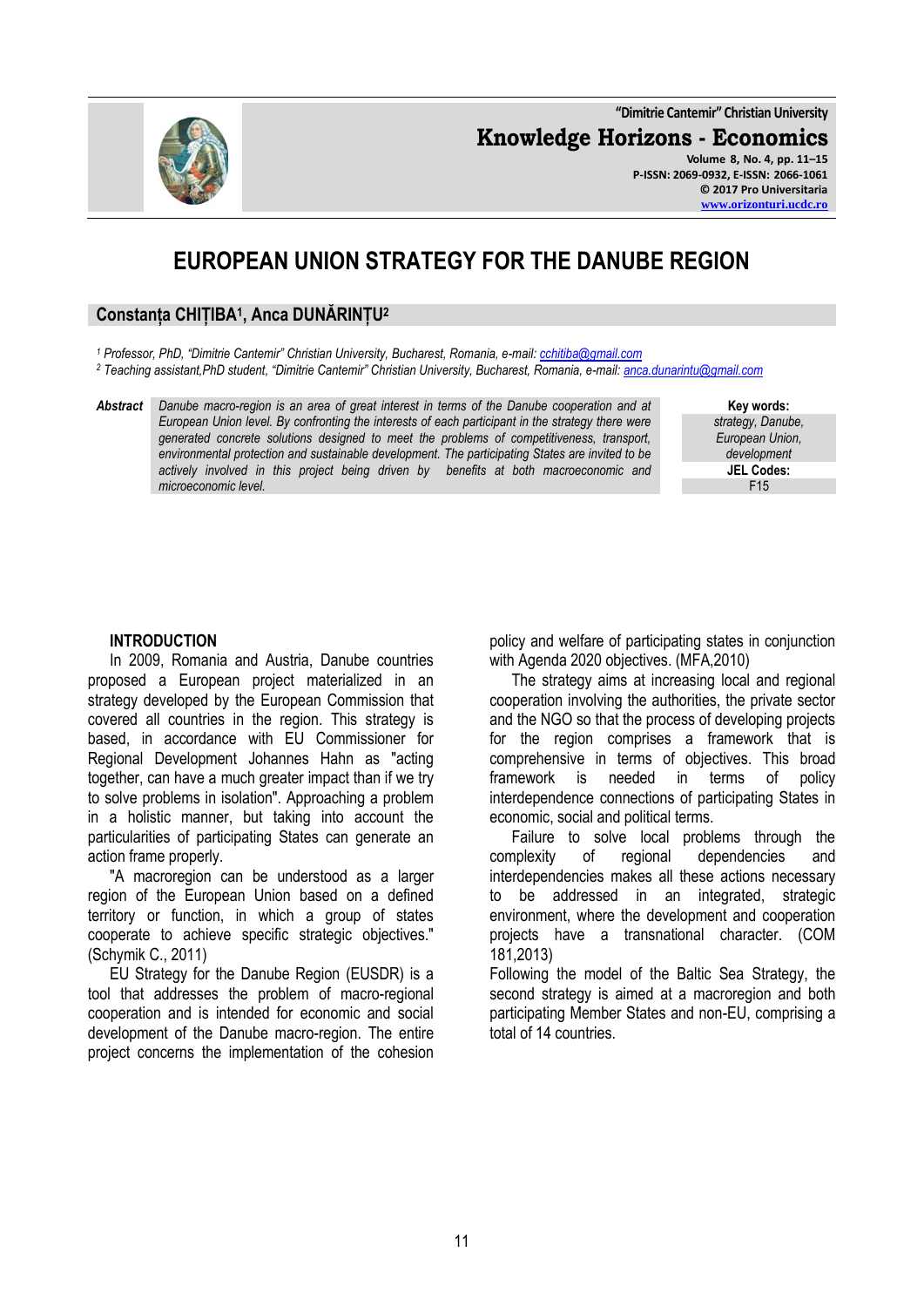## **Figure nr.1 Participating states in EUSDR**

#### MEMBER STATES

- Germany
- · Austria
- ·Hungary
- •Czech Republic
- ·Slovakia
- · Slovenia
- ·Bulgaria

#### Source: (authors' interpretation )

#### **MAIN OBJECTIVES AND PILLARS OF THE EUSDR**

The objectives of the strategy are: (MFA,2010)

1. Ensure and support the economic, social and cultural life of countries and regions in the catchment area of the Danube, in compliance with environmental protection.

2. Reduction of the gap between poorer regions and the richest, according to EU cohesion policy objectives.

3. Efficient use of European funds and attracting new funds for the Danube Region.

Also, the strategy is structured on four pillars (SEC,2010):

A. Connecting the Danube Region:

- Improved mobility and intermodality
- Encouraging sustainable energy
- Promotion of culture and tourism, people to people contacts

B. Protecting the environment in the Danube region:

Restoring and maintaining water quality

#### NON-MEMBER STATES

- · Croatia
- Serbia
- Montenegro
- · Bosnia and Hertegovina
- ·Moldova
- · Ukraine

- Management of environmental risks
- Conservation of biodiversity, landscapes and the quality of air and soil

C. Increasing prosperity in the Danube region

- Develop knowledge society through research, education and information technologies
- Supporting the competitiveness of enterprises, including cluster development
- Investing in people and skills

D. Strengthening the Danube Region

- Improving institutional capacity and cooperation
- Working together to promote security and tackle organized crime and related problems concerning serious crime.

Actors involved in implementing the strategy are represented by the European Commission, national coordinators and coordinators of the strategy's priority areas.

# **Figure nr. 2 Involved actors in coordinating EUSDR**

**E U S D R** EUROPEAN COMMISSION NATIONAL COORDINATORS COORDINATORS OF THE STRATEGY'S PRIORITY AREAS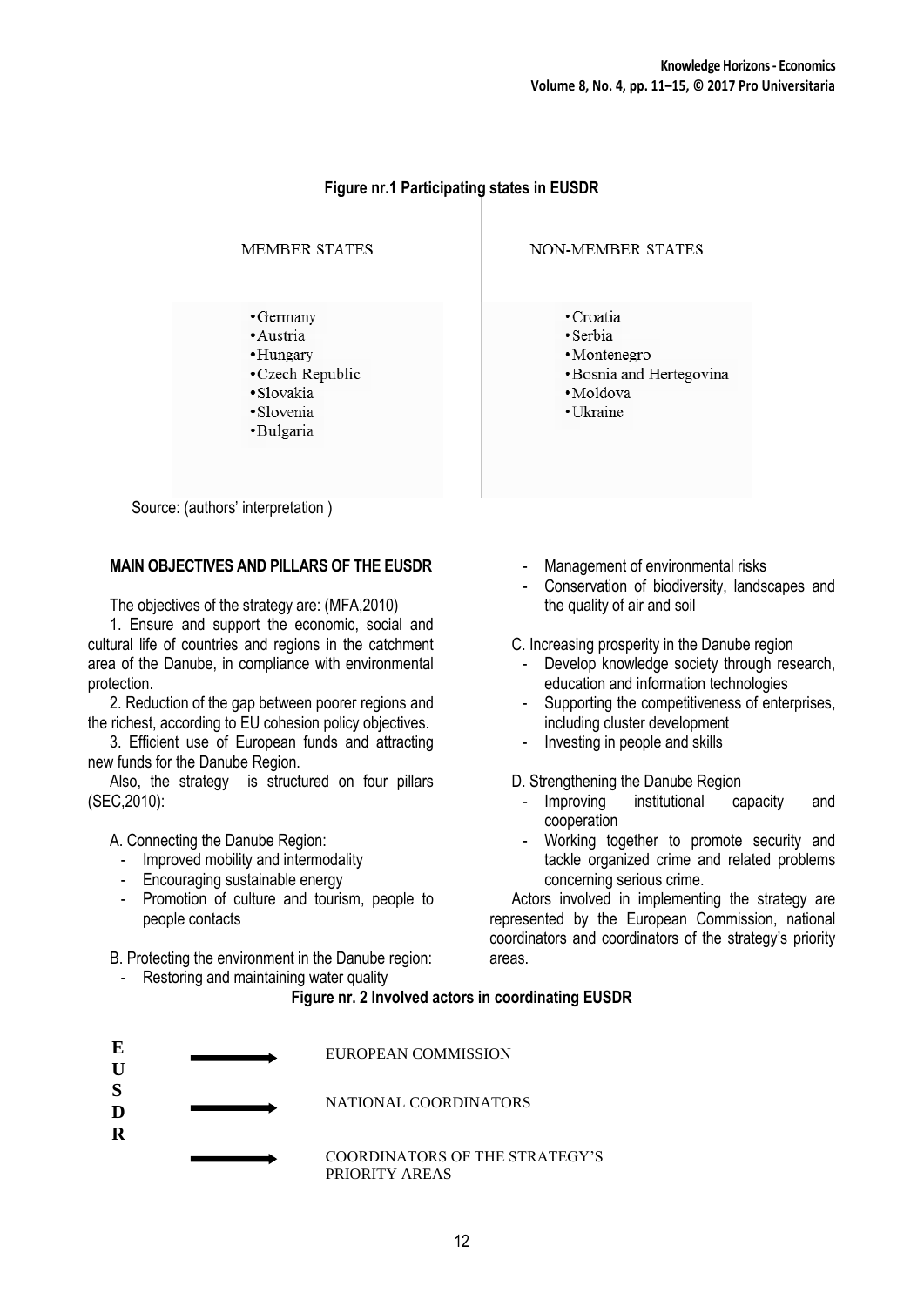Source: (authors' interpretation )

The European Commission has a strategic role in the EUSDR, including in it areas and policies that have correspondence in problematic aspects of each participating state. It also aimed at harmonizing European policies with the objectives in the strategy. The Commission also establishes the lines in case of funding for this project

National Coordinators of the strategy establish the interrelations between the participating countries and the EU, promoting the objectives of the strategy, monitoring the implementation and offering nationwide political support in the implementation.

The actual implementation is done by coordinators EUSDR's priority areas, the relationship with the EU being established by providing regular information. Identifying problems, developing appropriate projects and finding funding sources also enter within their responsibilities.

Romania is the initiator of EUSDR along with Austria, this being generated by the strategic position we enjoy in Europe and beyond, as well as the prospects for economic development that is configured by joining such a group. In addition, Romania has assumed the coordination of important areas such as environmental risks, tourism, water management.

Benefits attracted to Romania after the implementation of this strategy are multiple and are to develop the Danube riverside areas in determining economic, social, cultural ties with others. The economic growth and social welfare by creating jobs and varied employment opportunities, and improving the environment through projects in this area are particularly important.

#### **FINANCIAL ASPECTS OF THE STRATEGY**

The Danube Region Strategy together with the Action Plan is a set of measures which come in implementing major goals that bring to the forefront following major objectives:

- 1. Connecting the Danube Region
- 2. Protecting the environment in the Danube Region
- 3. Building prosperity in the Danube Region
- 4. Strengthening the Danube Region

Each of these objectives subsumes a number of actions to be implemented in the participating states according to the interests and needs of each state, and according to the possibilities of effectively implementation.

Responsibility for the deployment of the Strategy lies to the individual member states and will be implemented through various projects according to the objectives. But for the entire process to take a finality, several preconditions must be met: identify key sectors with problems for which solutions must be found. consistent and logical development projects which will translate fairly the entire action frame and not least funding.

But due to financial difficulties faced by the entire European Union at the moment, and poor economic status of each participating country in the period 2007- 2013 there were no additional funds regarding measures under the strategy.

The peculiarities of the ability to attract and absorb structural funds of the countries in the region may aggravate the entire implementation process.

A number of financial instruments support the EU Strategy for the Danube Region: (METIS,2012)

- $\rightarrow$  Non-repayable grants,
- $\rightarrow$  Repayable loans or Guarantees.

Projects of EUSDR are funded through the following institutions:

- European Investment Bank (EIB)
- European Bank for Reconstruction and Development (EBRD)
- European Investment Fund (EIF)
- Council of Europe Development Bank (CEB)
- International Bank for Reconstruction and Development as part of the World Bank Group (IBRD),
- Europe Science Foundation.

A report in 2012 by Metis highlights the number of financial instruments assigned to each major pillar of the strategy, as shown in the figure below.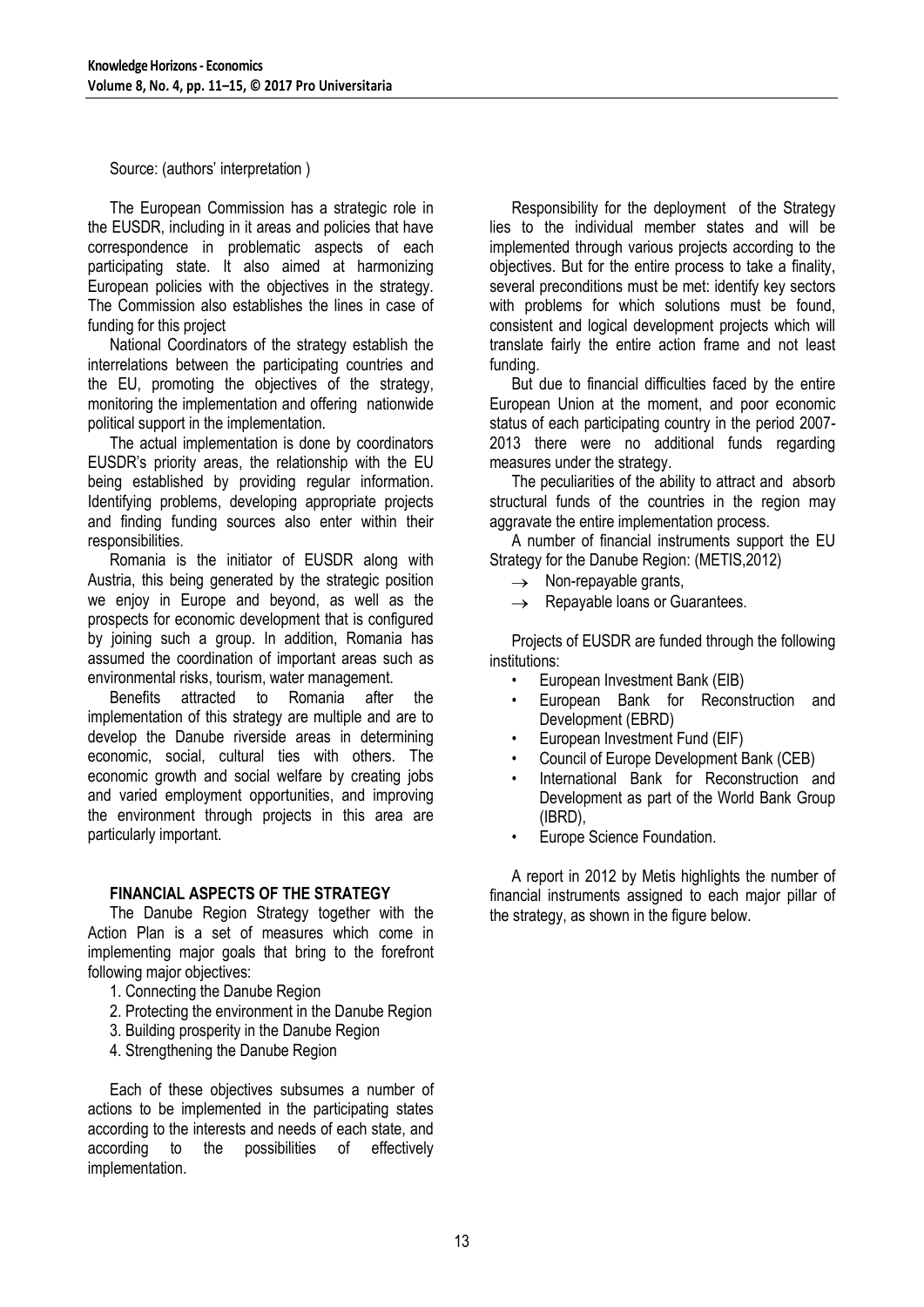

the EU Strategy for the Danube Region (EUSDR), Metis, 2012

Also in the same report is specified that not all states receive or have access to these instruments, the difference being made by the membership or nonmembership, potential candidate countries or emerging development.

In the following figure is shown the number of financial instruments according to the status of each state.



Figure nr.3 Number of financial instruments by country status

Source: Adaptation after "Analysis of needs for financial instruments in the EU Strategy for the Danube Region (EUSDR)", Metis, 2012

# **CONCLUSION**

EU Strategy for the Danube Region is an ambitious project both for Member States and for non-member and candidate or potential candidate who engages sustained efforts from each participating country. benefits derived from implementing this project are important and represents a breakthrough in terms of economic, social, welfare or environmental point of view. the extent to which it can be a success is determined by the involvement of the participating states and joint actions that are to be implemented in order to achieve the objectives.

# **References:**

- 1. Analysis of needs for financial instruments in the EU Strategy for the Danube Region (EUSDR), Metis, 2012
- 2. Carsten Schymik: A Blueprint for a Macro-Region: EU strategies for the Baltic Sea and Danube regions (2011), German Institute for International and Security Affairs, Berlin, p. 5
- 3. Danube Region Strategy, Ministry of Foreign Affairs, 2010
- 4. REPORT FROM THE COMMISSION TO THE EUROPEAN PARLIAMENT, THE EUROPEAN